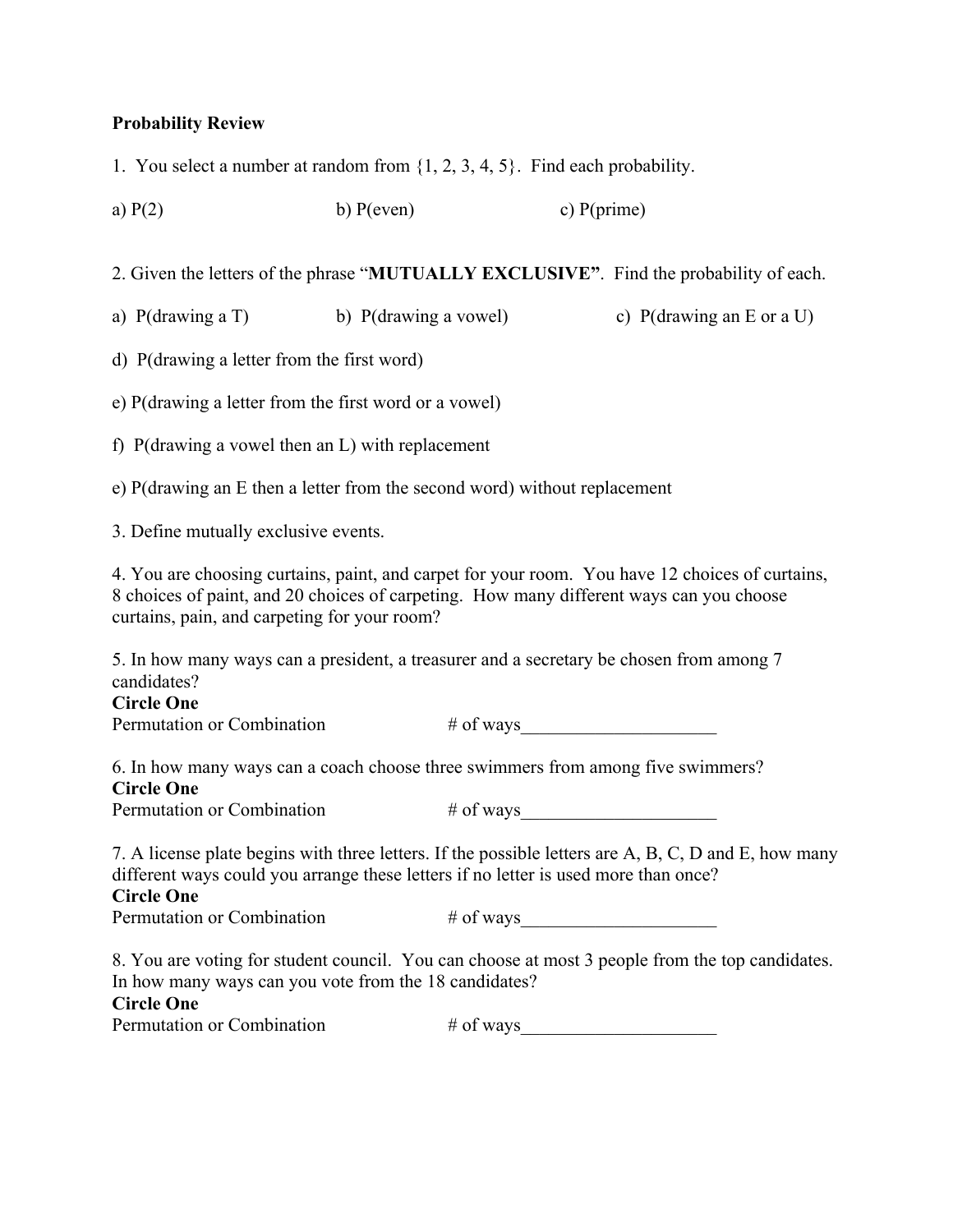| <b>Stats Review</b>                                                                     | Name |  |  |  |  |  |  |  |
|-----------------------------------------------------------------------------------------|------|--|--|--|--|--|--|--|
|                                                                                         |      |  |  |  |  |  |  |  |
| The rates for different company's evolit eards are shown holem. Eind the mean modian on |      |  |  |  |  |  |  |  |

1. The rates for different company's credit cards are shown below. Find the mean, median, and mode to the nearest hundredth.

| 19.5% | 20% | $20.5\%$ | 22% | 25%   | 25% |  |
|-------|-----|----------|-----|-------|-----|--|
| Mean: |     | Median   |     | Mode: |     |  |

You are a person with a relatively high credit card rate. You are going to call your credit card company to try to lower your rate. Which measure of central tendency should you use to argue that your credit card rate should be lowered and what argument would you use to justify your choice? Explain.

2. The data below shows the points scored in a basketball game by each player.

|  |  |  |  |  | 0 0 1 3 3 6 10 11 14 14 15 19 |  |
|--|--|--|--|--|-------------------------------|--|
|  |  |  |  |  |                               |  |

a) Find the median: b) Find the lower and upper quartiles:

c) Make a box plot of the data:

d) What is the range of the data? \_\_\_\_\_\_\_\_\_\_\_\_\_ What does this tell you about the data?

e) What is the interquartile range of the data? What does this tell you about the data?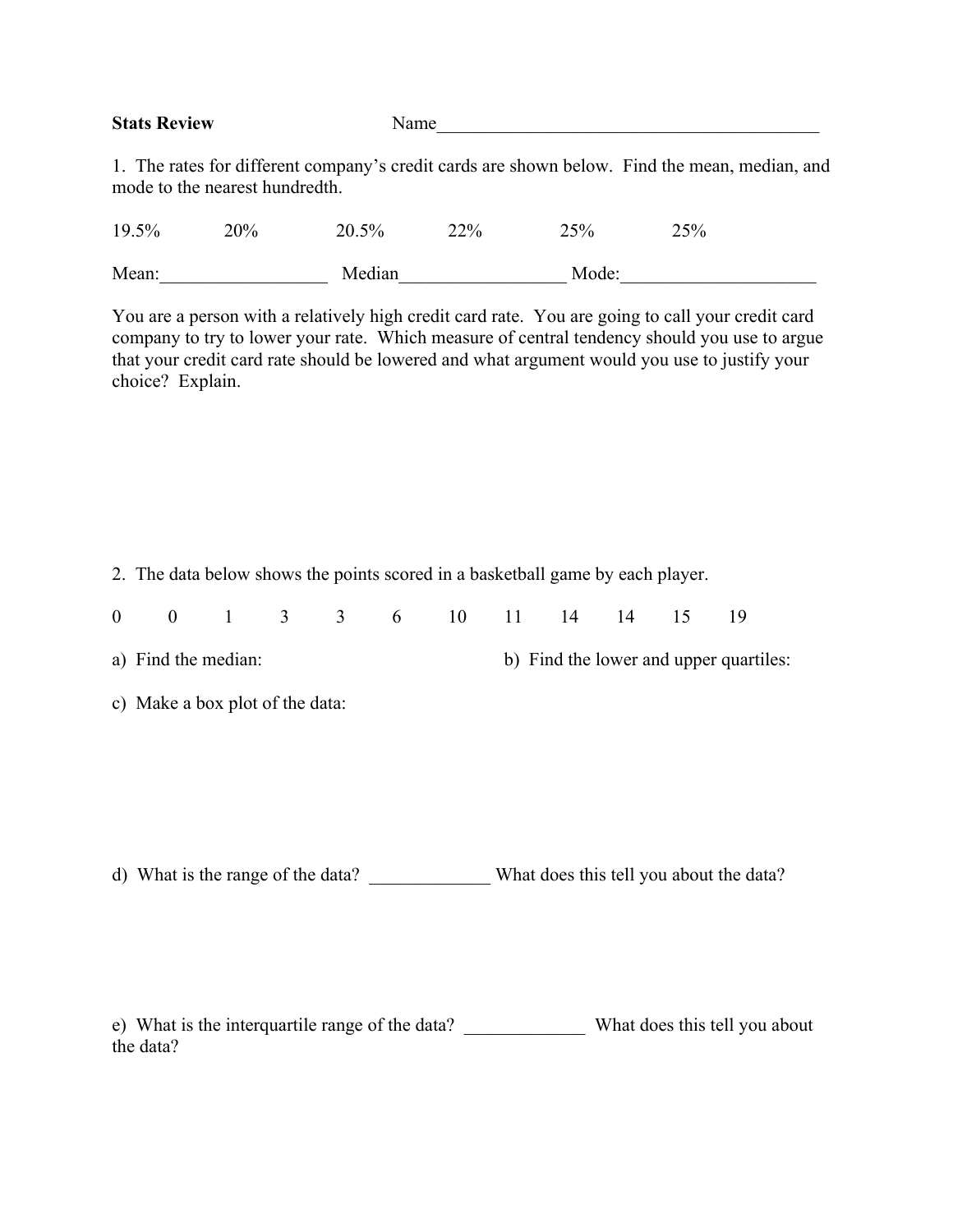- 3) Use the following box plot of students test scores:
- a) What is the median test score?
- b) What percent of students scored above an 84%?
- c) What percent of students scored below a 76%?
- d) What is the range of the data? What is the interquartile range of the data?
- 4). Answer the following questions related to fish length (measured in cm):
- 1. Find Q3?
- 2. Above what length is three quarters of the data?
- 3. Is there an outlier? How do you know?
- 4. Above what value where the top quarter of the fish?
- 5) How does a large standard deviation differ from a small standard deviation?
- 6) The average length of a football career is 5.2 years with a standard deviation of 1.5 years.

a) Sketch the normal curve for this distribution, labeling the x-axis with the values that are one, two, and three standard deviations from the mean.

- b) What percentage of football players work for 5.2 years or less?
- 7) One class's distribution of female heights is shown to the right.
- a) Are the heights positively skewed, negatively skewed, or normally distributed?
- b) Explain what this means in terms of the females' heights in the class.
- c) If you calculated the mean and median of the heights, which would be greater?





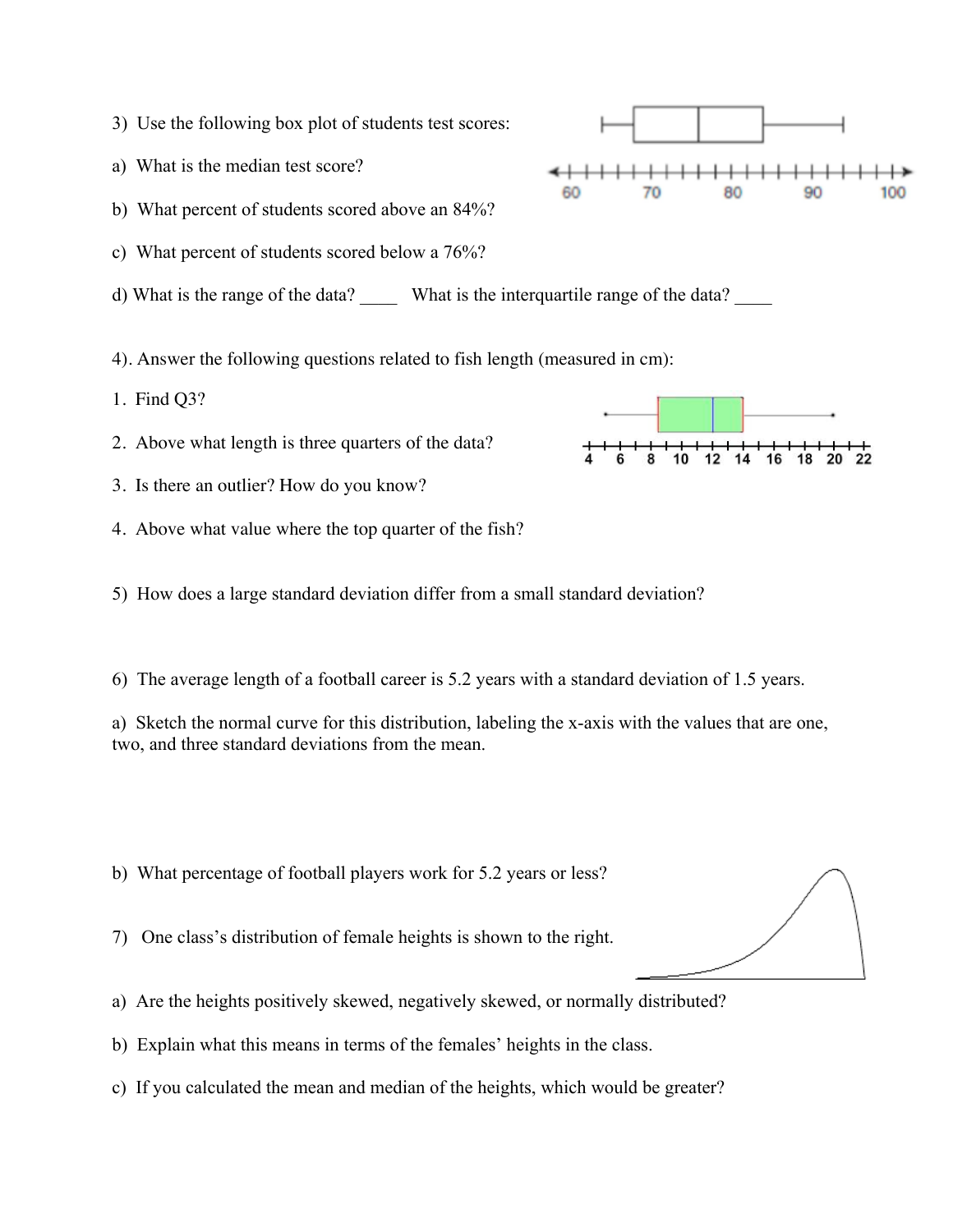Sections 7-1 to 7-4

Simplify each expression. Rationalize all denominators. Assume all variables are positive. Show all work!!!

$$
a^{n}a^{m} = (a^{m})^{n} = a^{-n} = (ab)^{n} = \frac{1}{a^{-n}} =
$$
  
1. 
$$
\sqrt[3]{-250a^{9}b^{5}}
$$
 2. 
$$
4\sqrt{16x^{3}y} \cdot 3\sqrt{24x^{7}y^{2}}
$$

3. 
$$
\frac{3}{1-\sqrt{2}}
$$
 4.  $4\sqrt{63}+9\sqrt{28}-6\sqrt{7}$ 

5. 
$$
(2+3\sqrt{7})(\sqrt{2}-2\sqrt{7})
$$
 6.  $(27x^{-12}y^3z^{-3})^{-1/3}$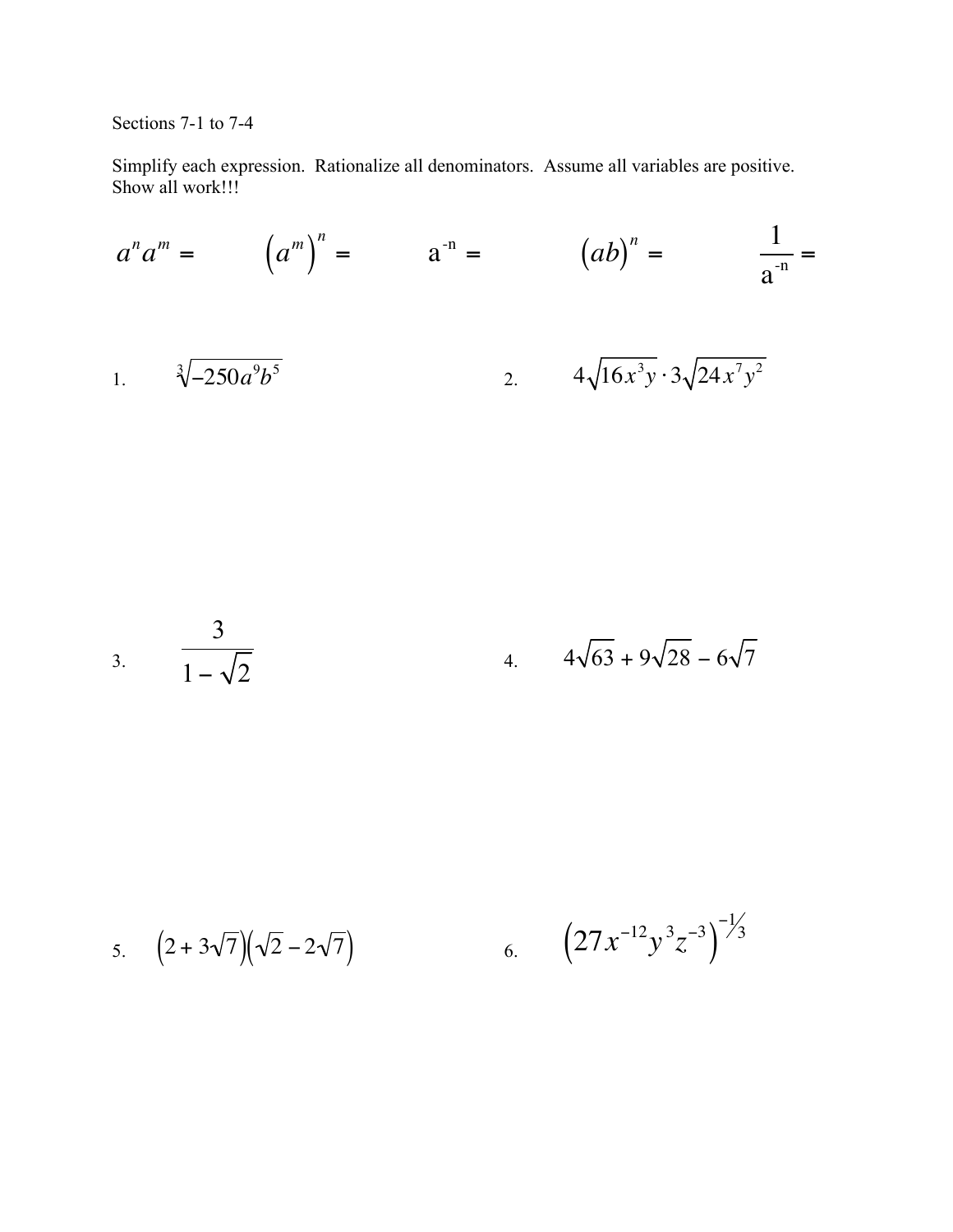Section 7-5

Solve Radical Equation…show all work…check for extraneous solutions.

$$
(x-2)^{2/3} + 15 = 24
$$
  $\sqrt{x+56} = 16$ 

$$
\sqrt{6x-5} + 10 = 3
$$
  $x - 12 = \sqrt{16x}$ 

$$
\sqrt{2x-1}=\sqrt{x+4}
$$

The volume of a sphere can be found using the formula  $V = \frac{4}{3}$ 3  $\pi r^3$ 

where  $r$  is the radius of the sphere. Find the length of the radius of a sphere that has a volume of  $80 \text{ m}^3$ . Round to two decimal places.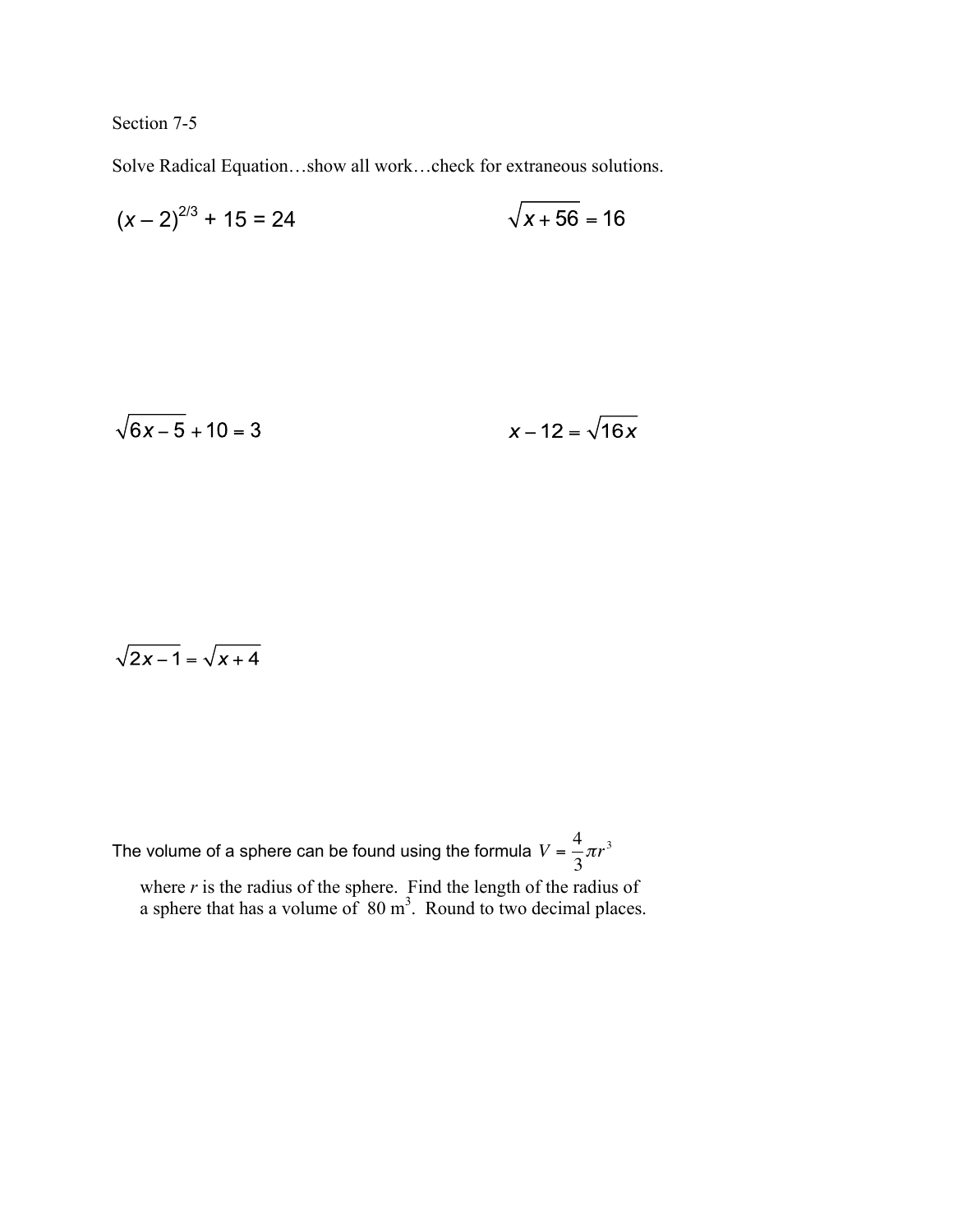## Section 7-6

Graph / Domain & Range…show all work



Given  $f(x) = 5 \cdot \sqrt[3]{x + 2} + 9$ 

- a. Describe the horizontal shift.
- b. Describe the vertical shift.

c. What is the domain?

d. What is the range?